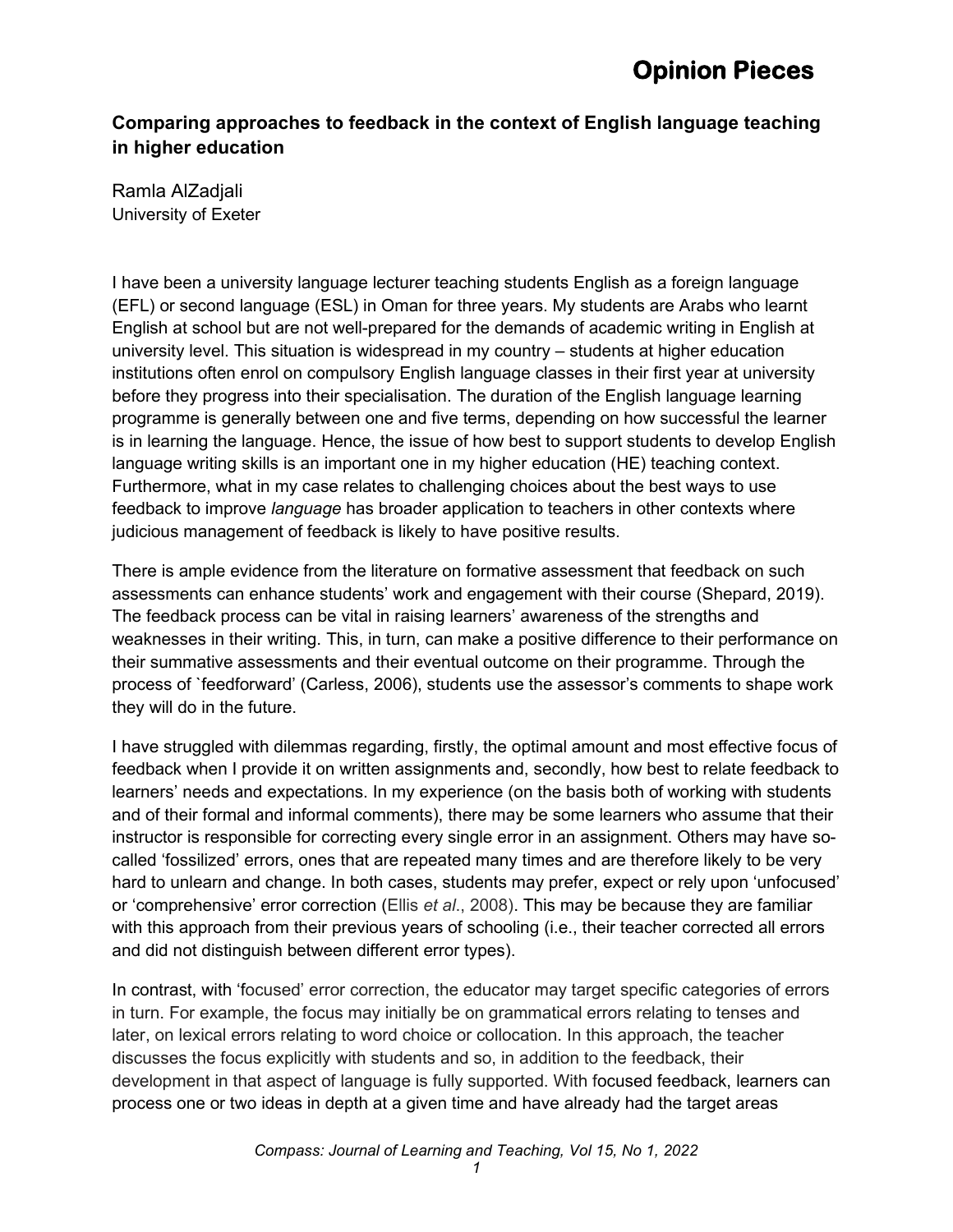### **Opinion Pieces**

identified and discussed with them. Focused feedback is therefore, arguably, more manageable for learners, more likely to bring about active engagement in learning and more likely to be acted upon in the future. Moreover, by selecting specific types of errors to correct from learners' assignments, educators can boost learners' confidence and avoid the problem of students' feeling overwhelmed by the amount and range of weaknesses identified in their work. Ellis *et al.* (2008) support this, finding that learners are more likely to attend to corrections that are directed at a single error type (or a limited number of them) and more likely to develop a clearer understanding of the nature of the error and the correction needed.

With a more focused and in-depth approach to the feedback process, in the context of language learning in HE, students are supported to develop metalinguistic skills that will promote the development of autonomy and self-regulation. The narrower focus increases the likelihood of developing the target skills or knowledge, rather than making that task feel unmanageable. So, not only do students learn how to look up the correct spelling or meaning of the word or make use of grammar websites; they are also encouraged to practise their skills in the chosen feedback area as much as possible, both in their formal assessments and also by writing personal blogs and journals or posting their opinions, stories or thoughts on a social media platform. This provides opportunities to develop a dialogic approach to feedback (Carless, 2007) in which students begin to engage in inner dialogue and self-monitoring when tackling a task.

However, educators need to communicate these benefits clearly to students, who, as noted above, may express a preference for comprehensive error correction (Leki, 1991). The comprehensive approach may be attractive to students because it is familiar, but for it to be effective, students need to use quite complex self-correction strategies, as they need first to identify what types of errors have been made and then to use a variety of resources to obtain the lexical and grammatical information that they need. As they may find this overwhelming, the disadvantages of this approach may possibly outweigh the benefits. For instance, unfocused error correction may result in a more passive role in the learning process. Because of the range and number of corrections, students may engage with the process more superficially, making it less likely that they will be able to transfer the target language into the long-term memory. Learners may then keep repeating the same errors and receiving the same feedback. In addition, too much correction might put words into student writers' mouths which they did not intend in the first place; moreover, it might make learners feel that they are not good enough as writers by decreasing their motivation and confidence level.

An important question is: 'To what extent do these ideas have implications for the feedback process in the context of other academic disciplines?' I would argue that, whatever the teaching context, we need a dialogue with students, the better to understand what they expect from feedback. We also need to consider what our aims are in providing feedback. Finally, we need to consider the implications of our feedback approach for students' engagement, subsequent learning and development as independent learners. All these issues are relevant to evaluating feedback processes more generally and across disciplines.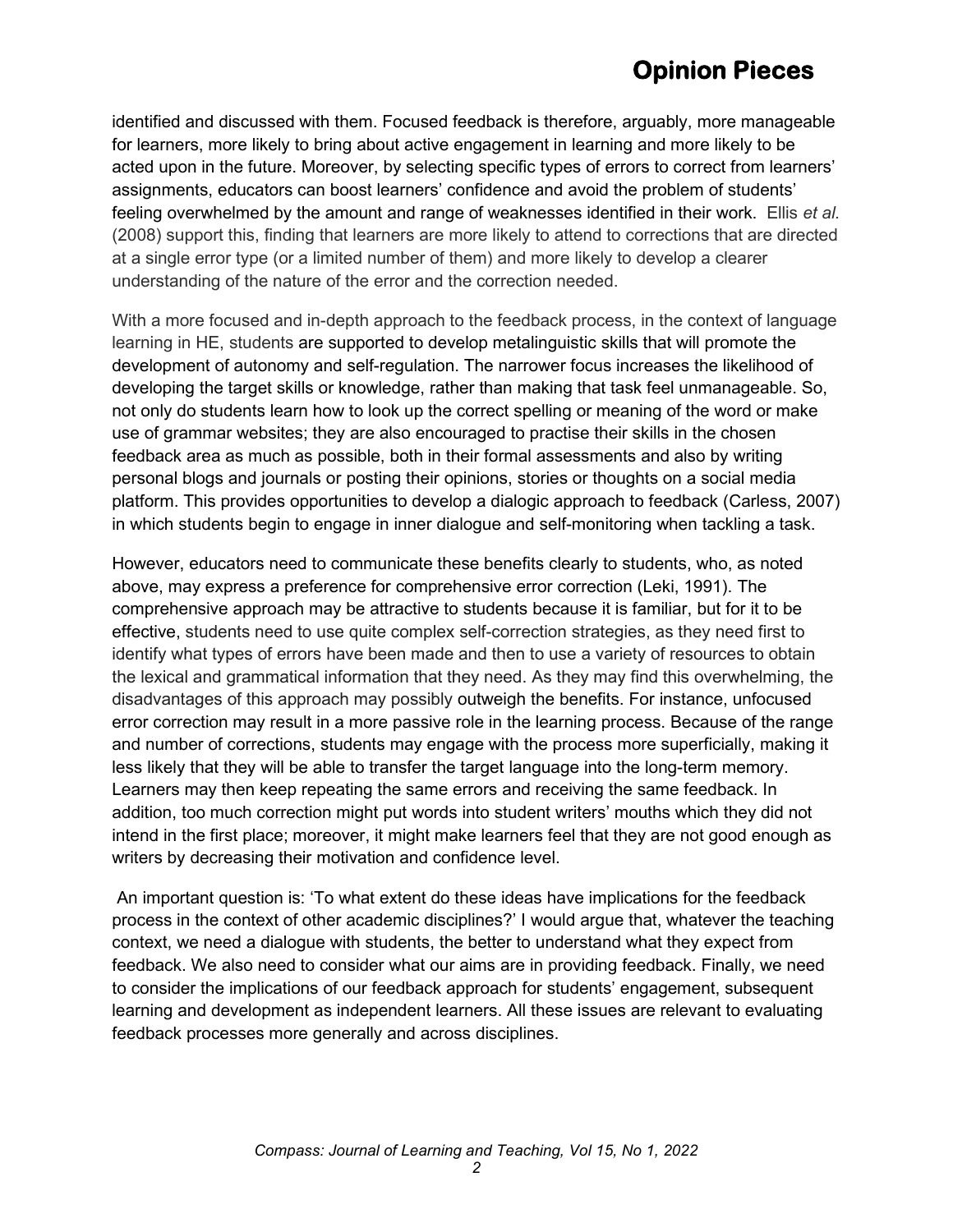# **Opinion Pieces**

To conclude, based on my experience in supporting second language learning in my teaching context, my view is that a focused approach to feedback has greater potential for supporting learning than a comprehensive one. In addition, whatever feedback strategy is adopted, it is essential to discuss the rationale with students, firstly to align expectations with the approach taken and secondly to develop students' feedback literacy and build their understanding of how to use the feedback effectively.

#### **Reference list**

Carless, D. (2006) 'Differing perceptions in the feedback process.' *Studies in Higher Education,*  31(2), 219-233. Available at: [http://taylorandfrancis.metapress.com.uoelibrary.idm.oclc.org/link.asp?target=contribution&id=K](http://taylorandfrancis.metapress.com.uoelibrary.idm.oclc.org/link.asp?target=contribution&id=K3H781R855176150) [3H781R855176150](http://taylorandfrancis.metapress.com.uoelibrary.idm.oclc.org/link.asp?target=contribution&id=K3H781R855176150) (Accessed: 20, January, 2020)

Carless, D. (2007) 'Learning-oriented assessment: Conceptual bases and practical implications*.*' *Innovations in Education and Teaching International*, 44(1), 57-66. Available at: [\(http://explore.bl.uk/primo\\_library/libweb/action/display.do?tabs=detailsTab&gathStatTab=true&](http://explore.bl.uk/primo_library/libweb/action/display.do?tabs=detailsTab&gathStatTab=true&ct=display&fn=search&doc=ETOCRN202984070&indx=1&recIds=ETOCRN202984070) [ct=display&fn=search&doc=ETOCRN202984070&indx=1&recIds=ETOCRN202984070](http://explore.bl.uk/primo_library/libweb/action/display.do?tabs=detailsTab&gathStatTab=true&ct=display&fn=search&doc=ETOCRN202984070&indx=1&recIds=ETOCRN202984070) (Accessed: 30, January 2020)

Ellis, R., Sheen, Y., Murakami, M. and Takashima, H. (2008) 'The effects of focused and unfocused written corrective feedback in an English as a foreign language context.' *System,* 36(3), 353-371. Available at: <https://www.sciencedirect.com/science/article/abs/pii/S0346251X08000390?via%3Dihub>

(Accessed: 4, March, 2015)

Leki, I. (1991) 'The preferences of ESL students for error correction in college‐level writing classes.' *Foreign Language Annals*, 24(3), 203-218. Available at: [https://onlinelibrary-wiley](https://onlinelibrary-wiley-com.uoelibrary.idm.oclc.org/doi/pdf/10.1111/j.1944-9720.1991.tb00464.x)[com.uoelibrary.idm.oclc.org/doi/pdf/10.1111/j.1944-9720.1991.tb00464.x](https://onlinelibrary-wiley-com.uoelibrary.idm.oclc.org/doi/pdf/10.1111/j.1944-9720.1991.tb00464.x) (Accessed: 27, October, 2015)